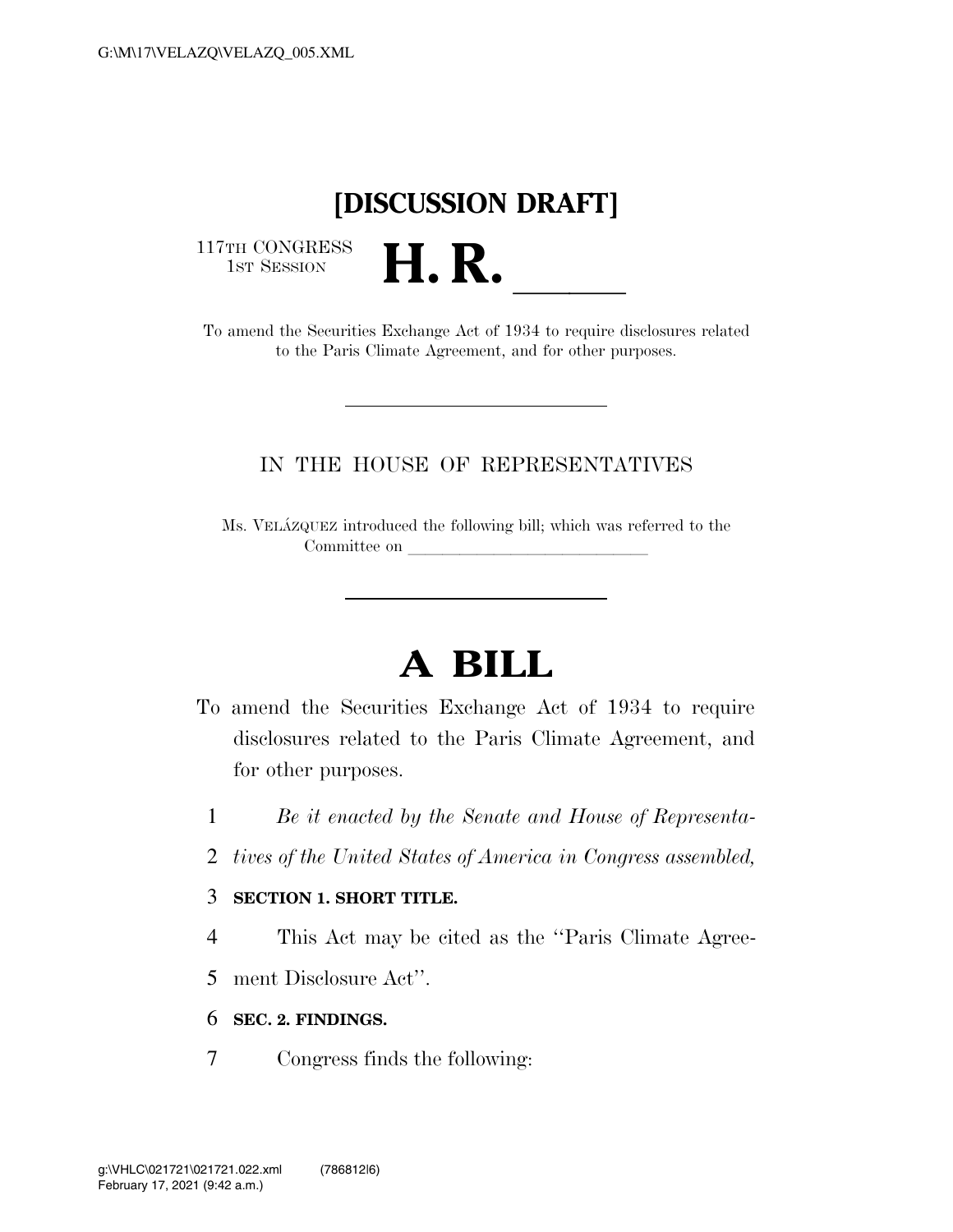(1) 197 parties, including the United States, are parties to the United Nations Framework Con- vention on Climate Change (UNFCCC), the prin- cipal framework to stabilize greenhouse gas con- centrations at a level that would prevent dangerous human-induced interference with the climate system. (2) On December 12, 2015, parties of the UNFCCC adopted the Paris Agreement, the first comprehensive agreement among all nations to keep global warming below 2 degrees Celsius. (3) The Paris Agreement aims to strengthen the global response to the threat of climate change by holding the increase in the global average tem- perature to well below 2 degrees Celsius above pre-industrial levels and to pursue efforts to limit the

 temperature increase to 1.5 degrees Celsius above pre-industrial levels, recognizing that this would sig- nificantly reduce the risks and impacts of climate change.

 (4) The ''Special Report on Global Warming of 21 1.5  $\degree$ C'' by the Intergovernmental Panel on Climate Change found that at 1.5 degrees Celsius warming, climate-related risks to human health, livelihoods, food security, human security, water supply, and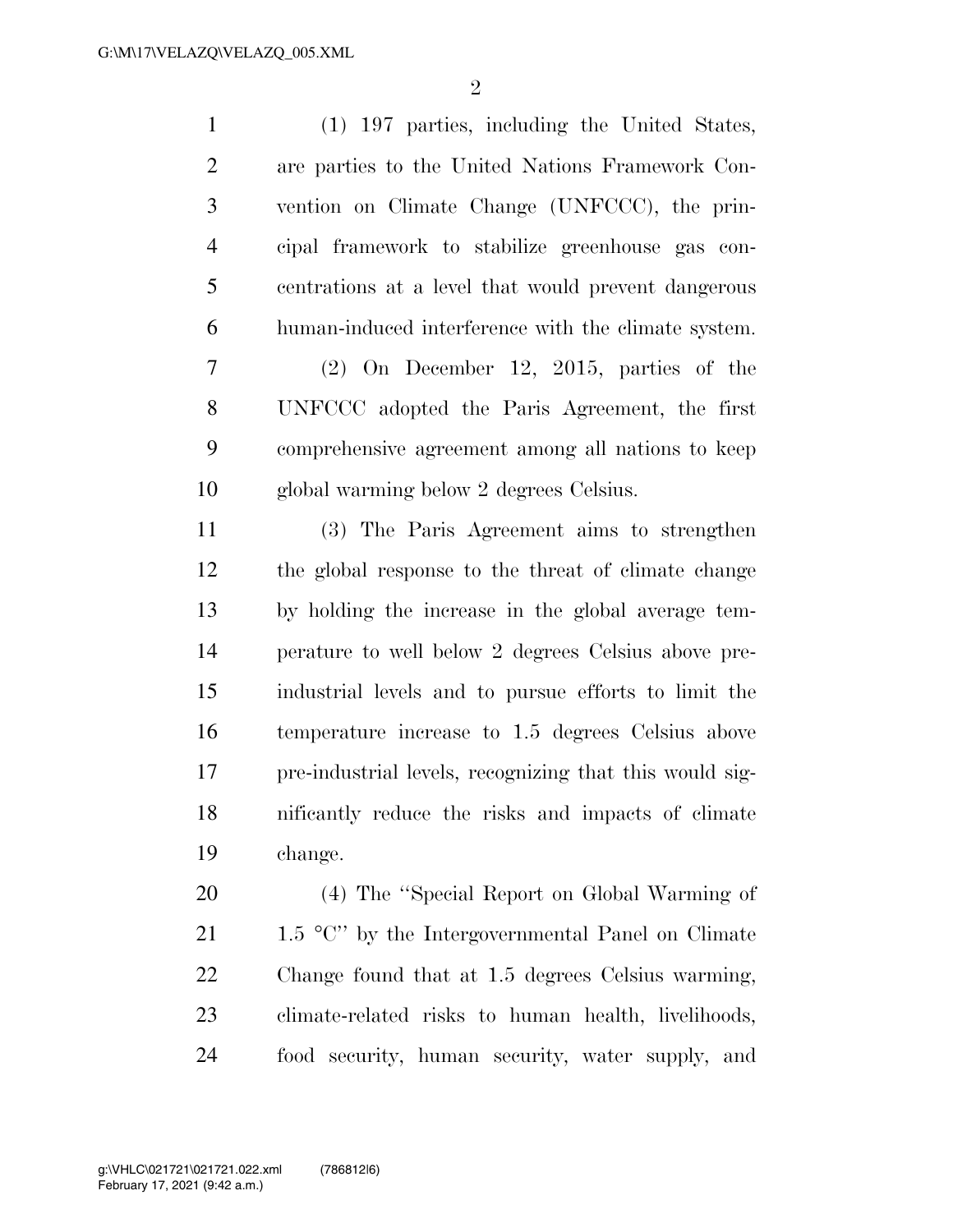economic growth will all increase, and will increase even more at 2 degrees Celsius warming.

 (5) In 2017, the World Economic Forum issued the Compact for Responsive and Responsible Lead- ership with 140 CEOs pledging to align their cor- porate values and strategies with the United Na-tion's Sustainable Development Goals.

 (6) In September 2020, the World Economic Forum and its International Business Council re- leased Stakeholder Capitalism Metrics—a set of en- vironmental, social and governance metrics and dis- closures which measure the long-term enterprise value creation for all stakeholders.

 (7) The September 2020 World Economic Forum report recognizes that there is an emerging consensus among companies that long-term value is most effectively created by serving the interests of all stakeholders.

 (8) On January 26, 2021, 61 CEOs of some of the world's largest companies publicly endorsed the Stakeholder Capitalism Metrics.

 (9) One of the core metrics and disclosures de- fined in the Stakeholder Capitalism Metrics is for companies to disclose whether they have set, or have committed to set, greenhouse gas emissions targets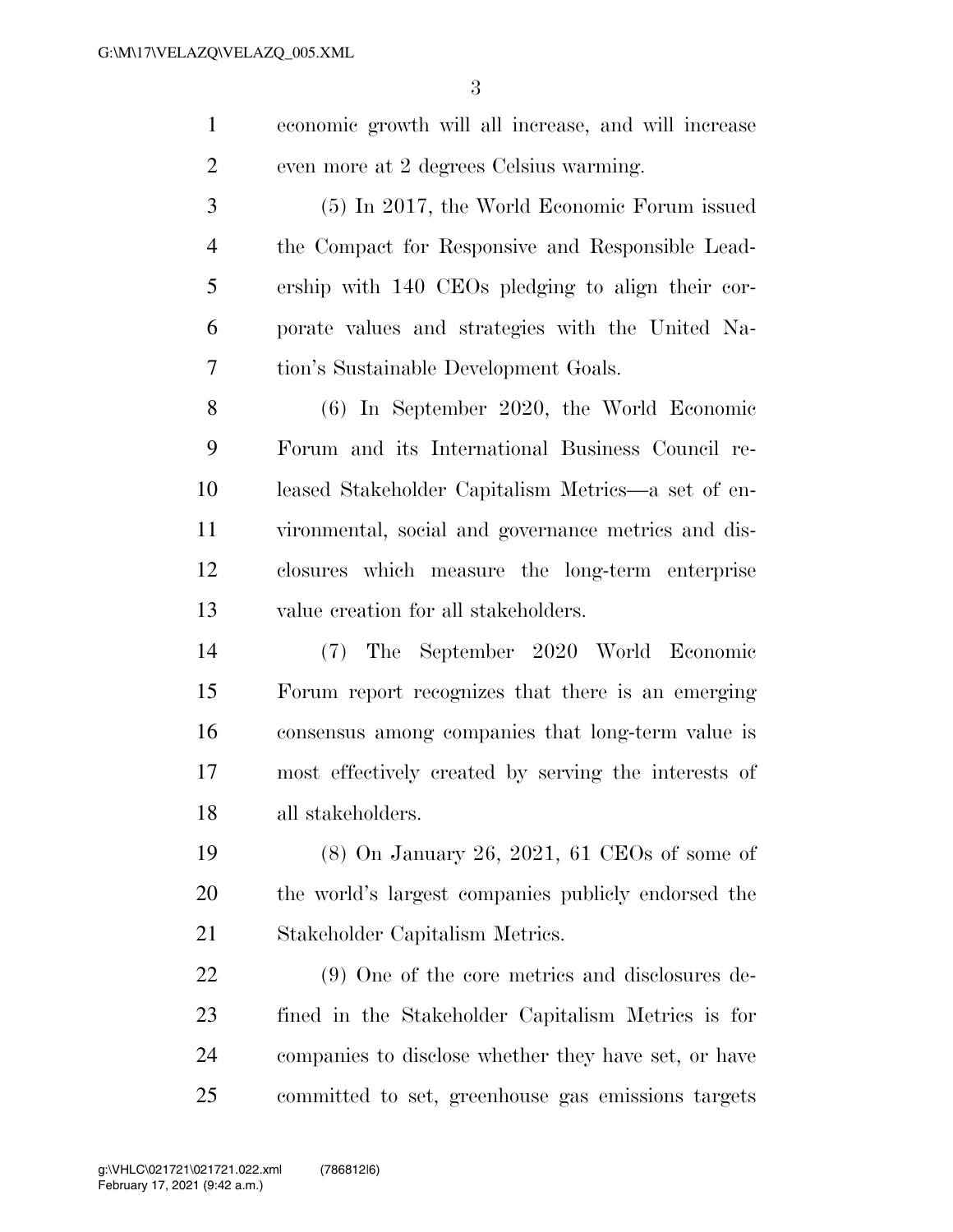that are in line with the goals of the Paris Agree-ment.

### **SEC. 3. DISCLOSURES RELATED TO GREENHOUSE GAS EMISSIONS.**

 (a) IN GENERAL.—Section 13 of the Securities Ex- change Act of 1934 (15 U.S.C. 78m) is amended by add-ing at the end the following:

8 "(s) DISCLOSURES RELATED TO THE PARIS CLI-MATE AGREEMENT.—

10  $\frac{1}{1}$  IN GENERAL.—Each issuer required to file an annual report under subsection (a) shall include in such report the following:

 ''(A) Whether the issuer has set, or has committed to achieve, targets that are a balance between greenhouse gas emissions and remov- als, at a pace consistent with limiting global warming to well below 2 degrees Celsius and pursuing efforts to limit it to 1.5 degrees Cel-sius.

20  $\text{``(B)}$  If the issuer is committed to setting such greenhouse gas emission targets in the fu-22 ture, but not at the present—

23 ''(i) by which year the issuer plans to commit to such greenhouse gas emission targets; and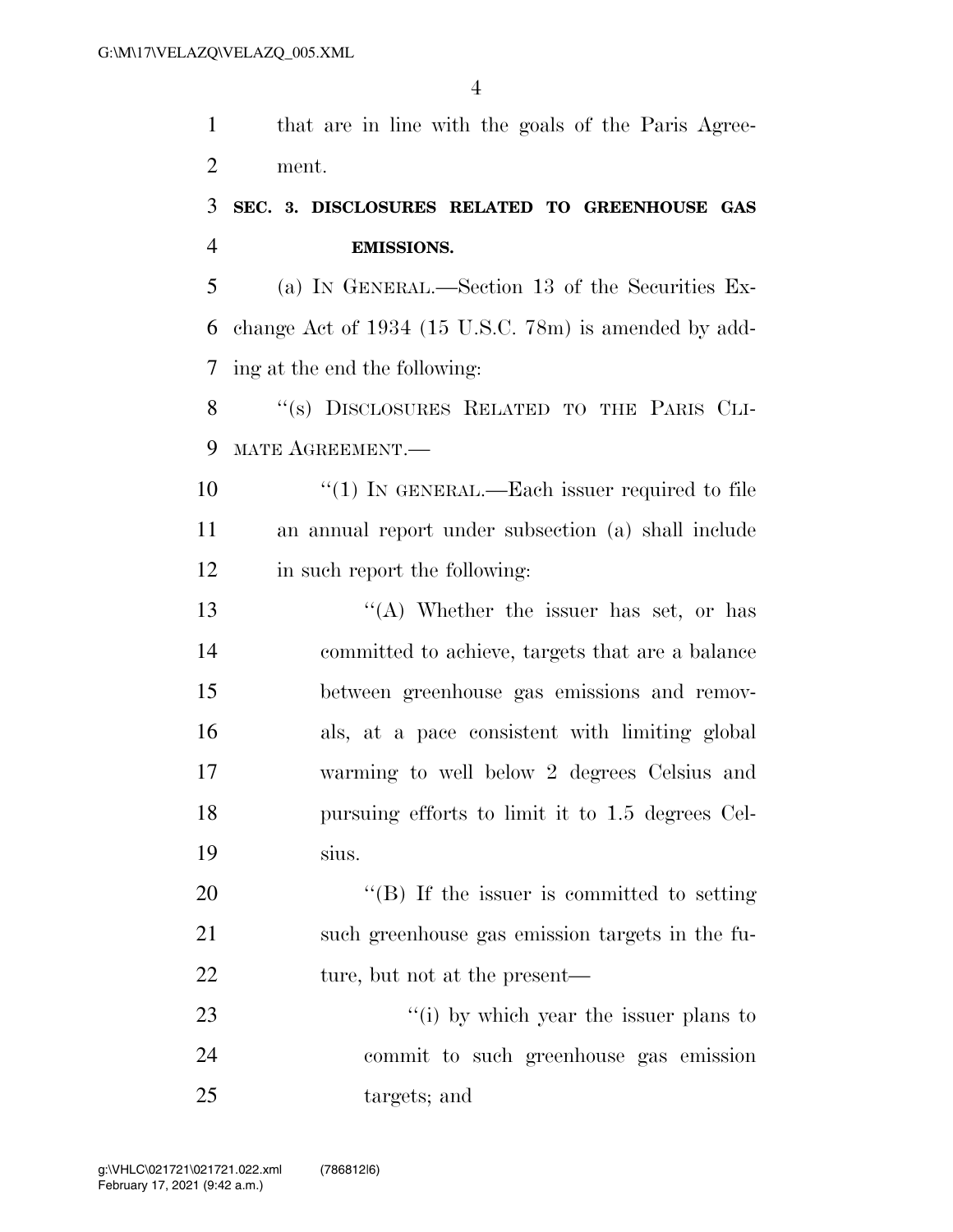| $\mathbf{1}$   | "(ii) a detailed explanation for such              |
|----------------|----------------------------------------------------|
| $\overline{2}$ | position.                                          |
| 3              | "(C) Actions and steps the issuer has              |
| $\overline{4}$ | taken over the preceding year to achieve such      |
| 5              | greenhouse gas emission targets.                   |
| 6              | $\lq\lq$ (D) Actions and steps the issuer plans to |
| 7              | pursue in the forthcoming year to achieve such     |
| 8              | greenhouse gas emission targets.                   |
| 9              | " $(E)$ If the issuer has not set, and does        |
| 10             | not plan on committing to set, such greenhouse     |
| 11             | gas emission targets—                              |
| 12             | $f'(i)$ a statement to that effect; and            |
| 13             | "(ii) a detailed explanation of-                   |
| 14             | $\lq (I)$ why the issuer is not plan-              |
| 15             | ning on pursuing such greenhouse gas               |
| 16             | emission targets; and                              |
| 17             | $\lq\lq$ (II) whether the issuer supports          |
| 18             | the temperature goals outlined in sub-             |
| 19             | paragraph $(A)$ of this section.                   |
| 20             | $\lq(2)$ DEFINITIONS.—In this subsection:          |
| 21             | ``(A)<br>GREENHOUSE GAS.—The<br>term               |
| 22             | 'greenhouse gas' means carbon<br>dioxide,          |
| 23             | hydrofluorocarbons, methane, nitrous oxide,        |
| 24             | perfluorocarbons, sulfur hexafluoride, nitrogen,   |
| 25             | triflouride, and chlorofluorocarbons.              |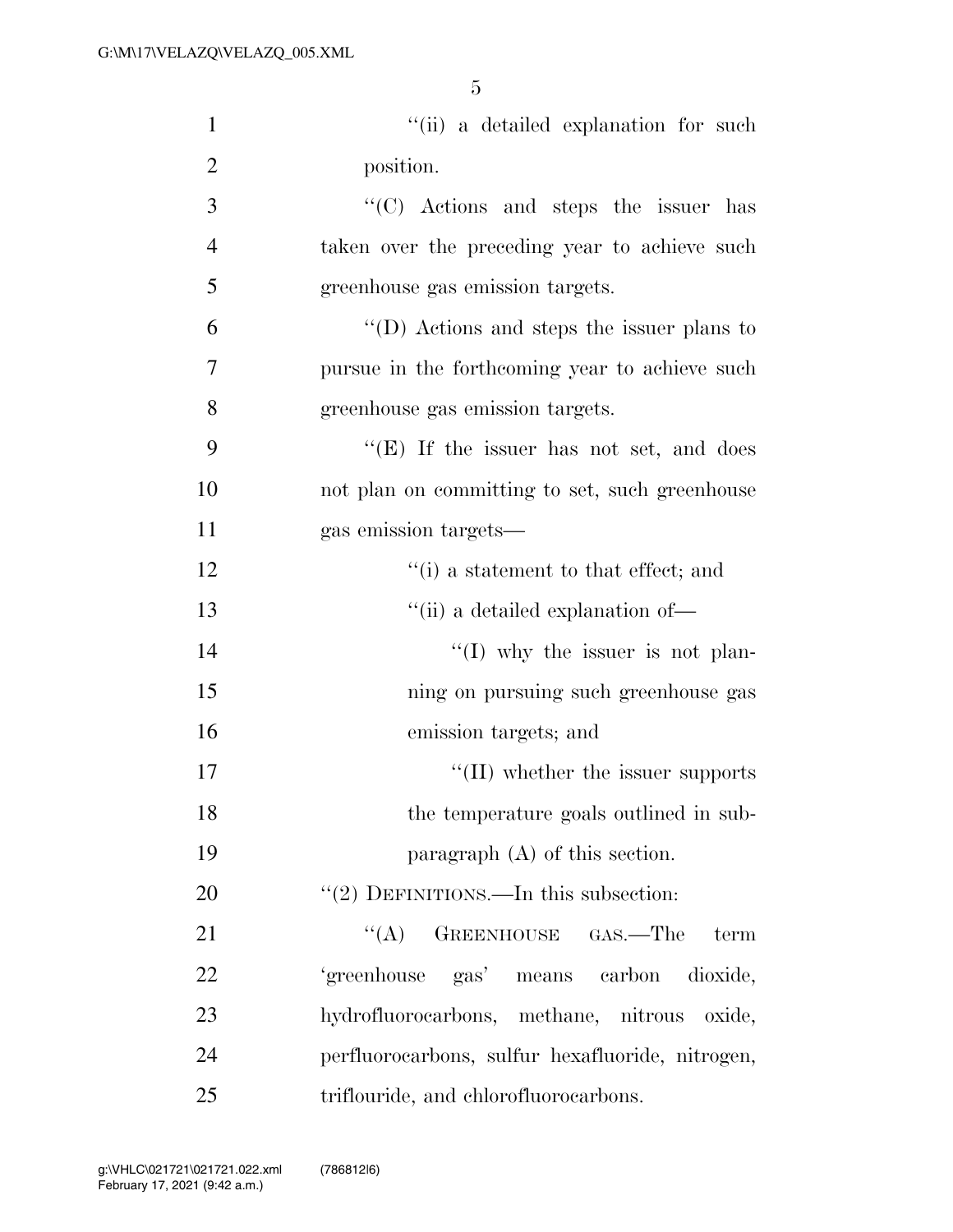| $\mathbf{1}$   | "(B) GREENHOUSE GAS EMISSIONS.—The              |
|----------------|-------------------------------------------------|
| $\overline{2}$ | term 'greenhouse gas emissions' means the       |
| 3              | emissions of greenhouse gases expressed in      |
| $\overline{4}$ | terms of metric tons of carbon dioxide equiva-  |
| 5              | lent.                                           |
| 6              | "(C) PARIS CLIMATE AGREEMENT.—The               |
| 7              | term 'Paris Climate Agreement' means the        |
| 8              | international agreement adopted by 196 parties, |
| 9              | including the United States, at the 21st Con-   |
| 10             | ference of Parties to the United Nations        |
| 11             | Framework Convention on Climate Change in       |
| 12             | Paris, France on December 12, 2015.             |
| 13             | "(D) TEMPERATURE GOALS OF THE PARIS             |
| 14             | CLIMATE AGREEMENT.—The term 'temperature        |
| 15             | goals of the Paris Climate Agreement' means—    |
| 16             | "(i) a collective, long-term objective to       |
| 17             | hold the greenhouse gas emissions-induced       |
| 18             | increase in temperature to well below 2 de-     |
| 19             | gree Celsius;                                   |
| 20             | "(ii) a goal to pursue efforts to limit         |
| 21             | the temperature increase to 1.5 degrees         |
| 22             | Celsius above the pre-industrial level;         |
| 23             | "(iii) a goal to achieve net-zero emis-         |
| 24             | sions before 2050.                              |